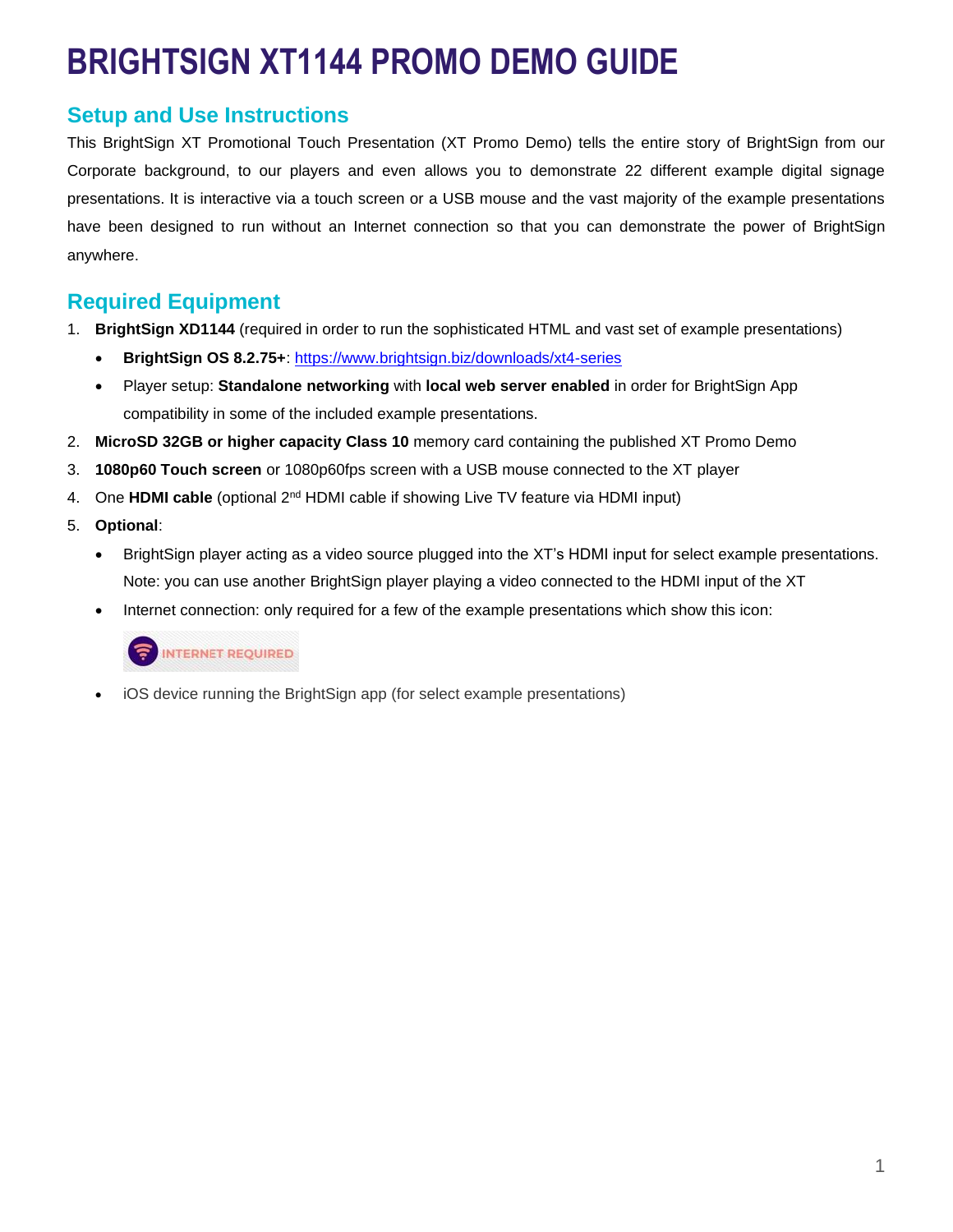# **Setup Instructions**

- 1. Download the published presentation as a zip file from the download link: <https://docs.brightsign.biz/display/SKB/Demo+Downloads>
- 2. Unzip the published presentation file and copy the entire contents of the zip file onto an empty Class 10 MicroSD card.
- 3. Connect the BrightSign XT player as shown in the diagram.
	- The unit connected to the HDMI input should be playing a looping video presentation.
- **2.** Insert the MicroSD card containing the published presentation into the XT and apply power to run the presentation.

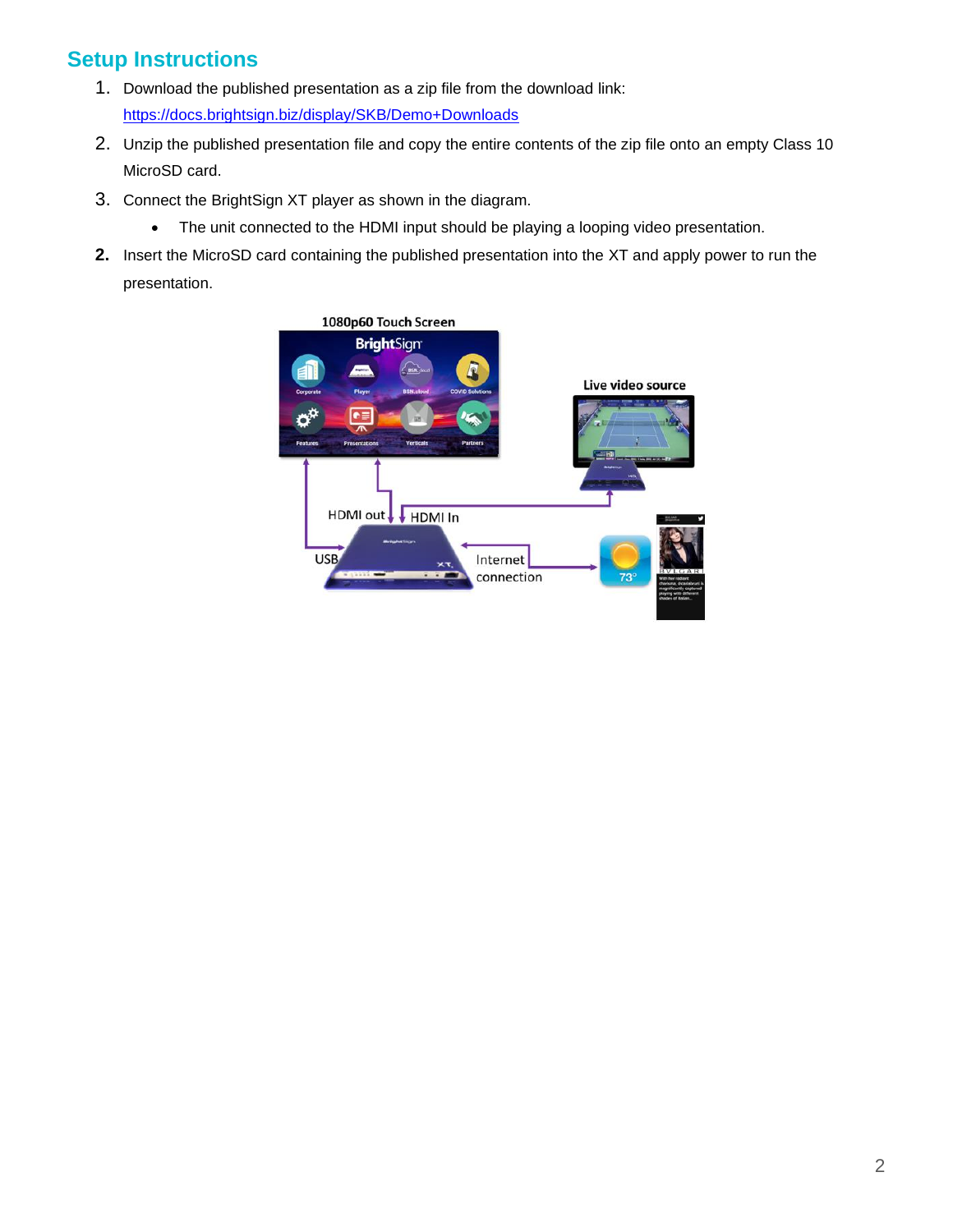# **Operating the BrightSign XT Promotional Presentation**

This presentation tells the whole BrightSign story and is interactive using a 1080p60 touch screen or USB mouse. There are 8 sections to select and demonstrate as indicated below.



*XT Promo Demo Home Screen XT Promo Demo interactions & indicators*

- Each section walks through a set of images that describe each topic in detail.
- The number of slides for each topic is indicated in the lower right corner of each image.
- Swipe starting near the middle of the screen to advance to the next image. You may move backwards or forwards through the set of images.
- Tap the **Home** icon to return to the Main Presentation Screen.
- In the **Players** section on image #3, you may tap any of the player photos to learn more about that model with the ability to:
	- Spin/pinch/zoom the player image to view all angles and ports.



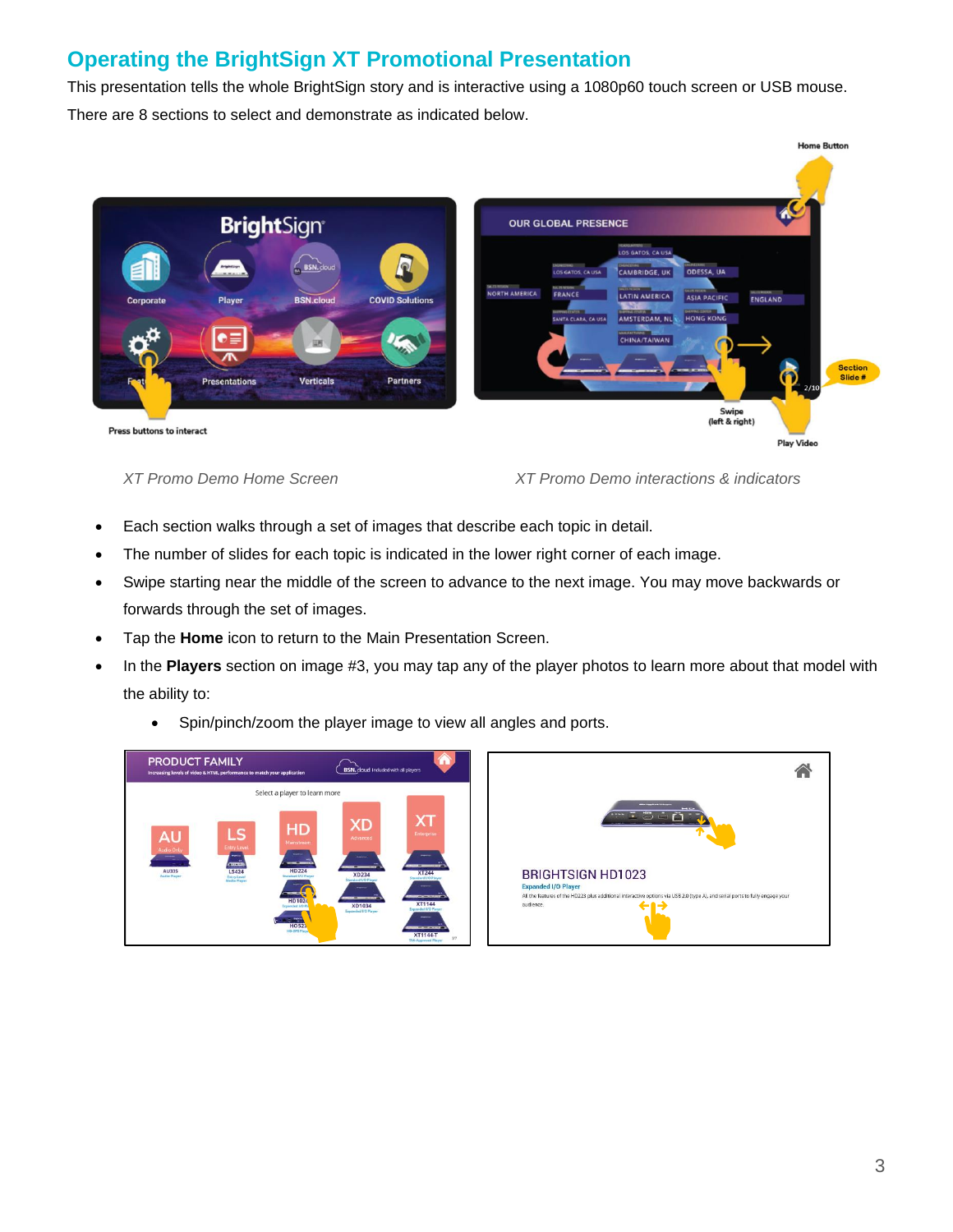#### **Features Section:**

• From the Main Feature Screen, tap a **feature icon** to learn more about it. Tap the **home icon** in the upper left corner to return to the Main Presentation Screen.



*Main Feature Screen*

- Once you tap on a **Feature** icon, you have the following options:
	- a. Tap anywhere on the screen to advance to the next slide in the feature series if there is one.
	- b. Tap the **Home** icon to return to the Main Feature Screen, Tap the **Back** icon to return to the main Feature screen & tap the **Play** icon to play a video.